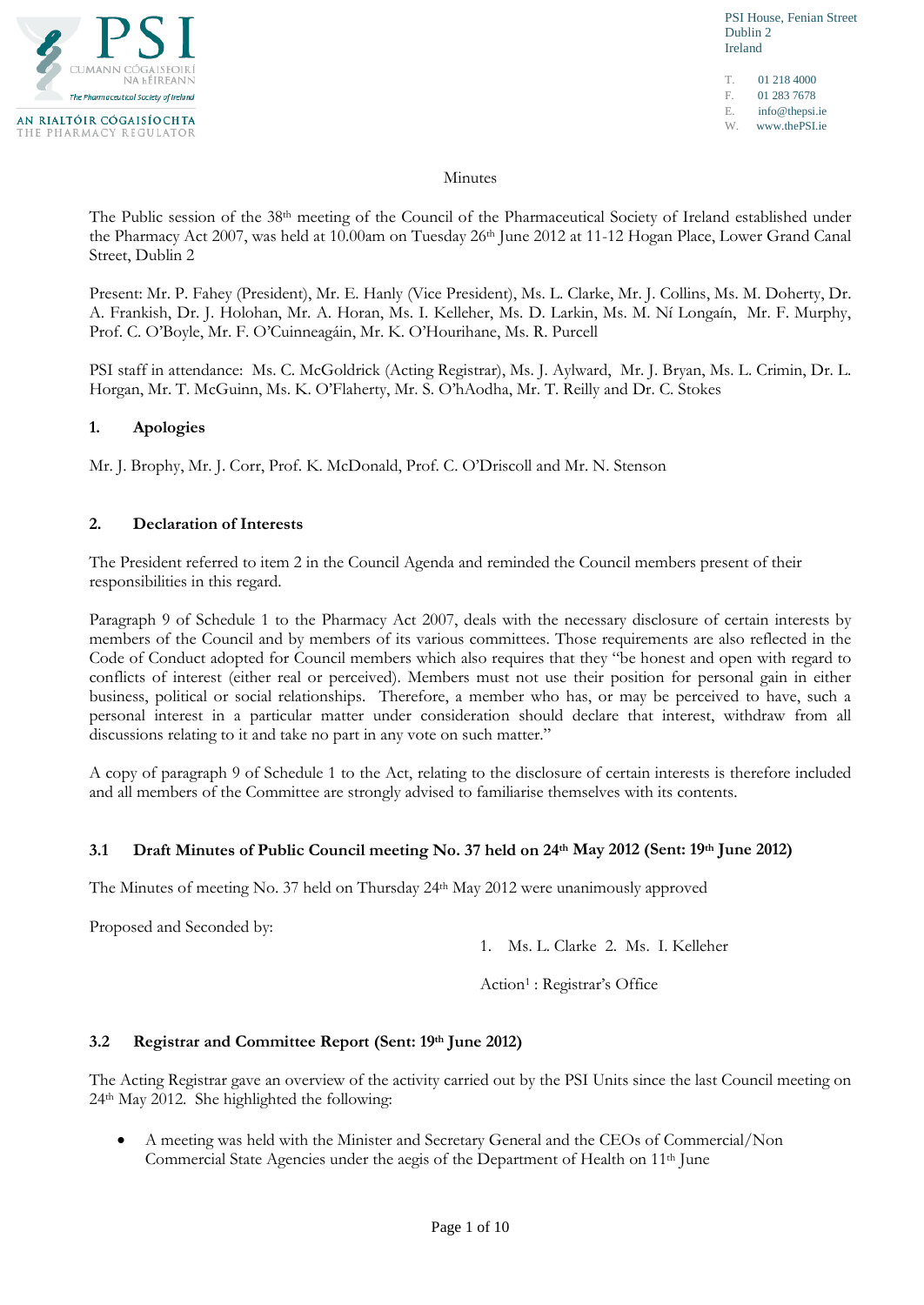- A further meeting was held between the PSI and Mr. Paul Barron, Assistant Secretary, and the Chief Pharmacist at the Department of Health on 19<sup>th</sup> June. Staffing issues and the urgency of appointment of permanent Registrar were among the subjects discussed.
- The Acting Registrar thanked Det. Sgt. Ian McLaughlin and Det. Garda Paddy Cleary from the Central Bureau of Investigations of An Garda Síochána for their assistance with the 5 day investigation training programme recently carried out for staff in I&E Unit.
- PD&L Unit: work is on-going on the funding analysis of the 5 year MPharm programme. Intensive work continues by the PSI and the IIoP Operations Manager on the Irish Institute of Pharmacy. MPharm conferring ceremony attended by Chair of PPD Ctee and Head of PD&L
- Dr. L. Horgan has been invited to make a presentation at the Deans Forum at the FIP 2012 Congress in Amsterdam.
- Three FTP Inquiries will take place in July. Reports will be provided to September Council meeting. Further Inquiries are scheduled for September.
- The Vice President, Chair of Chairpersons Committee and Chair of Conduct Committee attended training on regulation carried out by La Touche training on 23rd June 2012.
- PPD Unit: Premises and Equipment guidelines issued for public consultation 29 May
- PSI/ICCPE consultation skills training courses run 9th and 10th June
- Work continues on Hospital Pharmacy baseline study. Report expected in Autumn.
- FIP: Irish delegation confirmed. Irish Reception planned for 6th October.
- ICT: Public register will now show information on conditions attached to registration of pharmacists
- RQR: The PSI is hopeful of an early resolution to the three-year qualification rule issue. The Department of Health is working with the Attorney General's office and will keep the PSI updated.
- The Management Accounts for the First Quarter 2012 were considered and approved by the Administration and Finance Committee on 12th June 2012. The financial position is satisfactory.

The President thanked the Acting Registrar and staff for the work undertaken since the last Council meeting.

# **3.3 Risk Review Group Report (Sent: 19th June 2012)**

The President welcomed Prof. Peter Weedle, Chair of the Risk Review Group, to the meeting. Prof. Weedle indicated that the Risk Review Group was established as an independent review group to examine and report on the causes of the under-dosing of some patients with seasonal influenza vaccine by certain pharmacists during the 2011/2012 influenza season.

In his presentation, Prof. Weedle thanked the members of the Risk Review Group and praised them for their hard work. The members of the Group were: Mr. Raymond Anderson, Dr. Kevin Connolly, Dr Brenda Corcoran, Ms Mary Culliton, Ms Mary McConn, Mr. Stephen McMahon and Mr. Tom McGuinn. Prof. Weedle also thanked Dr. Cora Nestor from the PSI for her commitment and dedication in supporting the work of the Group, which met on seven occasions. He indicated that the final report contains eight recommendations. Prof. Weedle praised the PSI's response to the issue and their efforts to ensure that patient safety was paramount. He also pointed out that that the profession had responded very well in addressing the issues arising out of the incident.

He explained that the review was carried out in compliance with the assigned terms of reference and in an open and 'blame free' manner. While the group identified a number of factors that caused and contributed to the event, the focus of the report is on the learning and changes that are required as a result of this incident. In addition the group has advised on some associated issues that were identified during the review.

The President then asked Ms. C. McGoldrick to give an overview of the PSI's actions in the light of recommendations of the Report of the Risk Review Group. Ms. C. McGoldrick also thanked the group for their very valuable report which will be of considerable assistance to the PSI in preparing for the forthcoming influenza season.

She pointed out that the PSI's first objective is to ensure that pharmacists vaccinate safely and that a document had been circulated which summarised the Actions Arising for the 2012-2013 Seasonal Influenza Season, resulting from the Report of the Risk Review Group.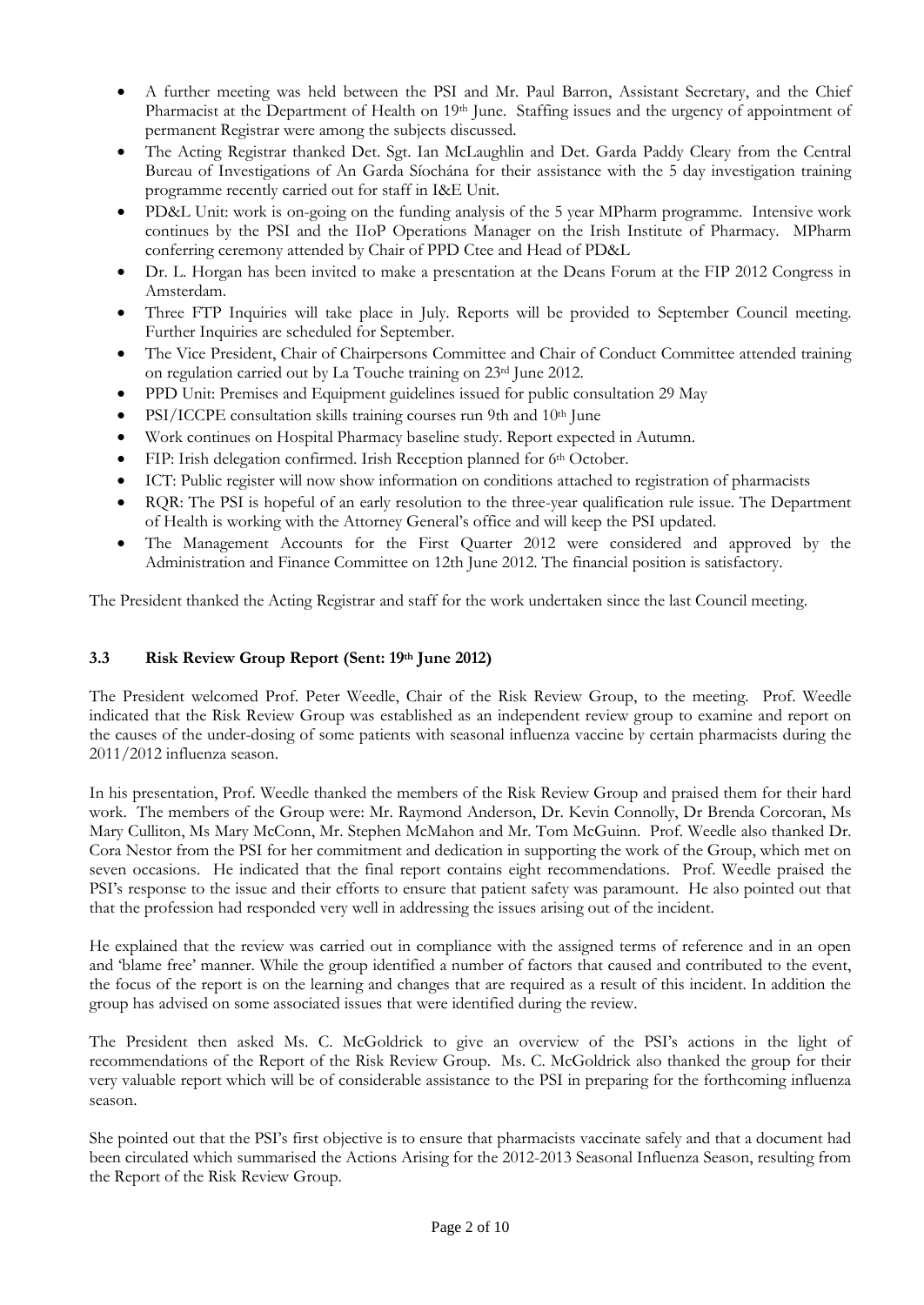She explained that one of the key priorities is the establishment of a training programme for pharmacists who wish to take part in the vaccination programme. Ms McGoldrick indicated that the training requirements for this coming season differ for the two cohorts of pharmacists who will take part in the vaccination programme this year: 1) Refresher training and up-skilling for those pharmacists trained for the 2011-12 winter 'flu season; 2) a full programme for registered pharmacists with no previous seasonal influenza vaccination training. Parameters for this training will be established following the Council meeting in consultation with the key decision-makers in the Department of Health and the HSE.

The Acting Registrar also explained that an Accrediting Body is required and this will be addressed at Agenda item 3.5 (Mechanism to appoint an Accrediting Body for Vaccination Skills training).

In order to progress these outstanding issues Ms McGoldrick proposed that a working-group of Council members be established which would consist of the President, Vice President, Chair of the Chairpersons Committee and Chairs of Pharmacy Practice Development and the Professional Development and Learning Committees. An additional meeting of Council may be required to recognise the training body/bodies and to approve the course(s) of training. It was also noted that the PSI's guidance on the influenza service required to be updated. Ms McGoldrick explained that work was underway on identifying potential training providers.

Ms. K. O'Flaherty confirmed that the PPD Unit has begun work on revising the PSI's guidance to pharmacists on the provision of seasonal influenza vaccination services and will consult with the pharmacy working group established by the PSI in 2011 in order to establish the most effective ways to incorporate training into pharmacy practice. Pharmacists are to be reminded, in both guidance and training, to exercise their professional judgement at all times.

In response to a question on the implications of the revised guidance from National Immunisation Advisory Committee in the context of the new dose of 0.5ml for children, it was explained that the 'black line' mark, which for this country had become redundant, would most likely remain in use in EU countries where the 0.25ml children's dose of the vaccine concerned continued to be used and which involved the use in all of these countries of the harmonised SMPC.

Concern was raised about the short time-frame for rolling-out the training in time for this year's season. Dr. L. Horgan explained that knowledge-based self-directed learning prior to the live training event would be given greater weight, along with greater follow up and assurance procedures post training, similar to that carried out in the US and Canada.

Ms. K. O'Flaherty indicated, in answer to a query about the efficiency of distribution of vaccines, that this is controlled by the National Immunisation Office in the HSE. Vaccines have to date been distributed geographically to GPs and pharmacists and the intention is that a more accurate list of pharmacy requirements will be available this year and will be coordinated with GP distribution.

Ms. K. O'Flaherty indicated that the expectation is that the PSI will take ownership of certain of the steps to be taken in establishing an influenza vaccination service by pharmacists, but is not the formally designated leadagency. It is expected that all relevant stakeholders will collaborate to ensure a safe and positive outcome for patients.

The President thanked everyone involved in the Report for their work and confirmed that the PSI will issue the report to the Minister for Health and publish it on the PSI website. Letters of thanks are to be issued to all members of the Risk Review Group and to the stakeholders who engaged in the process.

### **The Report of the Risk Review Group was unanimously endorsed.**

Action2 : Registrar's Office

# **3.4 Interim Accreditation Standards for Seasonal Influenza Vaccination Training Programmes for Pharmacists (Sent: 19th June 2012)**

Dr. L. Horgan indicated that the Interim Accreditation Standards which are presented for Council's decision today, are to be used for the upcoming 2012-13 influenza vaccination season. The interim accreditation standards have been revised and updated to take account of the Guidance approved by Council at its meeting on 29<sup>th</sup> September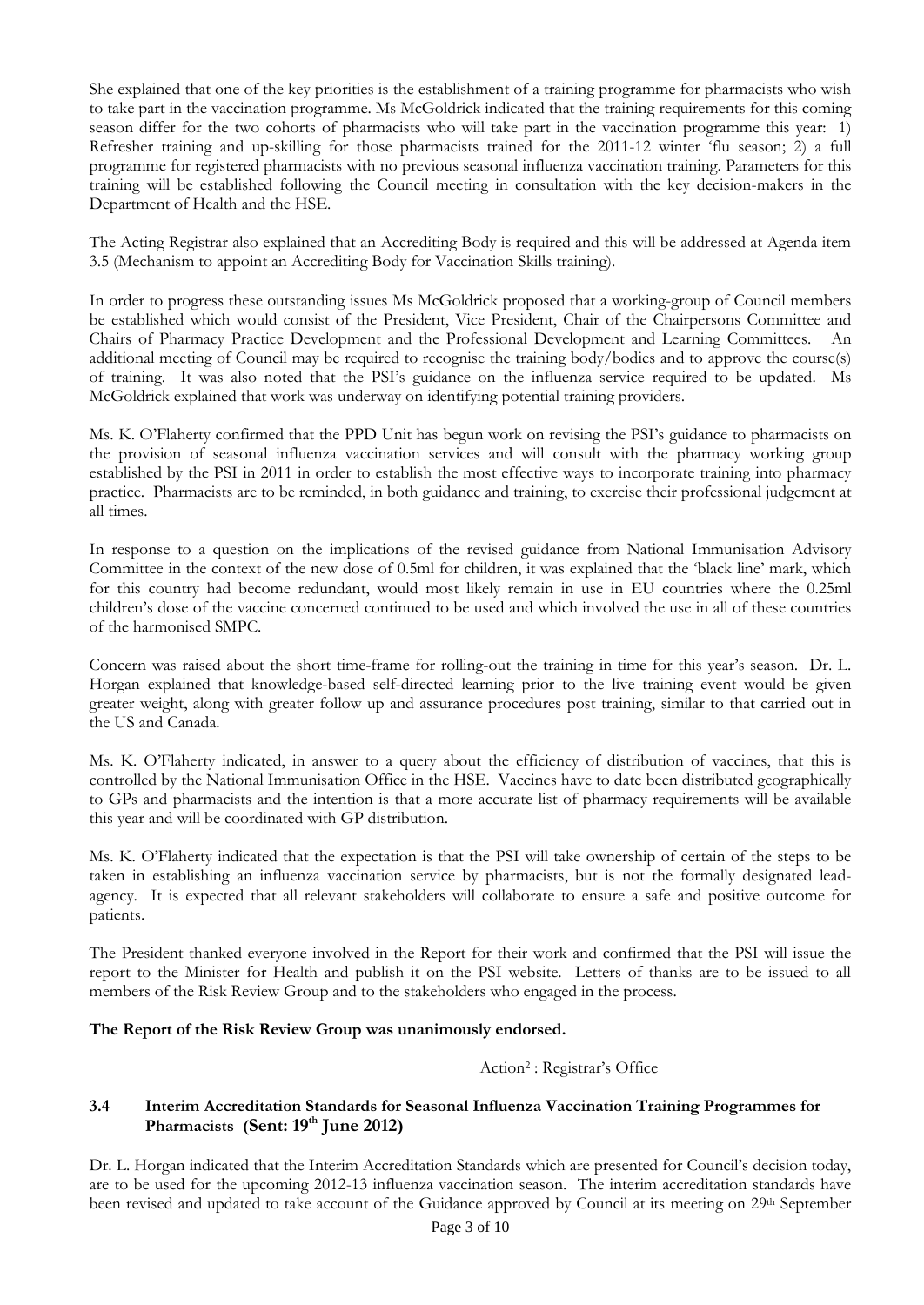2011 and the recommendations of the Report of the Risk Review Group. In addition, the PSI's Core Competency Framework document was also incorporated. A public consultation on the generic interim accreditation standards for formal programmes of learning will take place in quarter three of this year.

Dr. Horgan pointed out that Council's approval is sought for these interim standards today and outlined that the document was presented in two parts: Part One is the revised Generic Interim Accreditation Standards for Formal Programmes of Learning for Pharmacy in Ireland and Part Two extends to Additional Accreditation Standards Specific to Seasonal Influenza Vaccination Training Programmes for Pharmacists.

### **The Generic Interim Accreditation Standards for Formal Programmes of Learning for Pharmacy in Ireland and the Additional Accreditation Standards Specific to Seasonal Influenza Vaccination Training Programmes for Pharmacists were unanimously approved**.

Action3 : Professional Development and Learning Unit

# **3.5 Mechanism to Appoint an Accrediting Body for Vaccination Skills training 2012/2013 Winter Flu Season (Sent: 19th June 2012)**

Dr. L. Horgan outlined that Council will be requested to approve the process that will allow for the appointment of an accrediting body for the purposes of reviewing, on behalf of Council of the PSI, a proposed programme(s) of education and training in seasonal influenza vaccination to be delivered as follows: (i) Refresher training and upskilling for pharmacists trained for the 2011-12 winter 'flu season; and (ii) a full programme for registered pharmacists with no previous seasonal influenza vaccination training.

Dr. Horgan reiterated that the document before Council today sets out the basis for a mechanism for appointing an accrediting body for the 2012-13 season only.

In order to expedite the procedure within the timeframe available and to ensure a robust review and accreditation process be carried out, Council was asked to agree that a working group be established, as suggested by the Acting Registrar. The key priorities for this working group are: 1) approval of an appropriate accrediting body and 2) approval of the PSI guidance on provision of the seasonal influenza vaccine.

Dr. Horgan confirmed that inquiries will be made of the three schools of pharmacy to establish if they wish to be designated as an accrediting body, as they meet the criteria for the minimum standards required. In the absence of a body wishing to be designated, the PSI will carry out the functions of the accrediting body.

In addition and in parallel to these activities, a call for expressions of interest will be issued to the provider(s) in Ireland of training in seasonal influenza vaccination training for pharmacists. Priority will be given to the refresher/top up training for those pharmacists who took part in the programme in 2011/12.

### **The Mechanism to Appoint an Accrediting Body for Vaccination Skills training 2012/2013 Winter Flu Season was unanimously approved.**

Action4 : Professional Development and Learning Unit

# **3.6 Cost Analysis for 5 Year Integrated MPharm Programme (Presentation by Dr. Frank O'Donnell, PA Consulting).**

The President reminded the meeting that at its Council meeting held on 6th December 2011, Council made a decision, in line with the recommendation contained in the PEARs Report, to commission a report into the costs of operating the new programme. The recommendation was reflected in the Service Plan for PD&L for 2012.

The President introduced Dr. Frank O'Donnell, Country Partner Ireland of PA Consulting, to present PA's findings of the analysis of the costs of delivering a five-year fully integrated programme in pharmacy. The President then asked Ms. Marian Shanley, Chair of the National Forum, to give a brief introduction. She indicated that the objective was not to identify the fee to be charged by the academic institutions but to establish the cost at an aggregate level to the three Schools of Pharmacy.

Dr. O'Donnell set out the background and context to the project and outlined the objectives: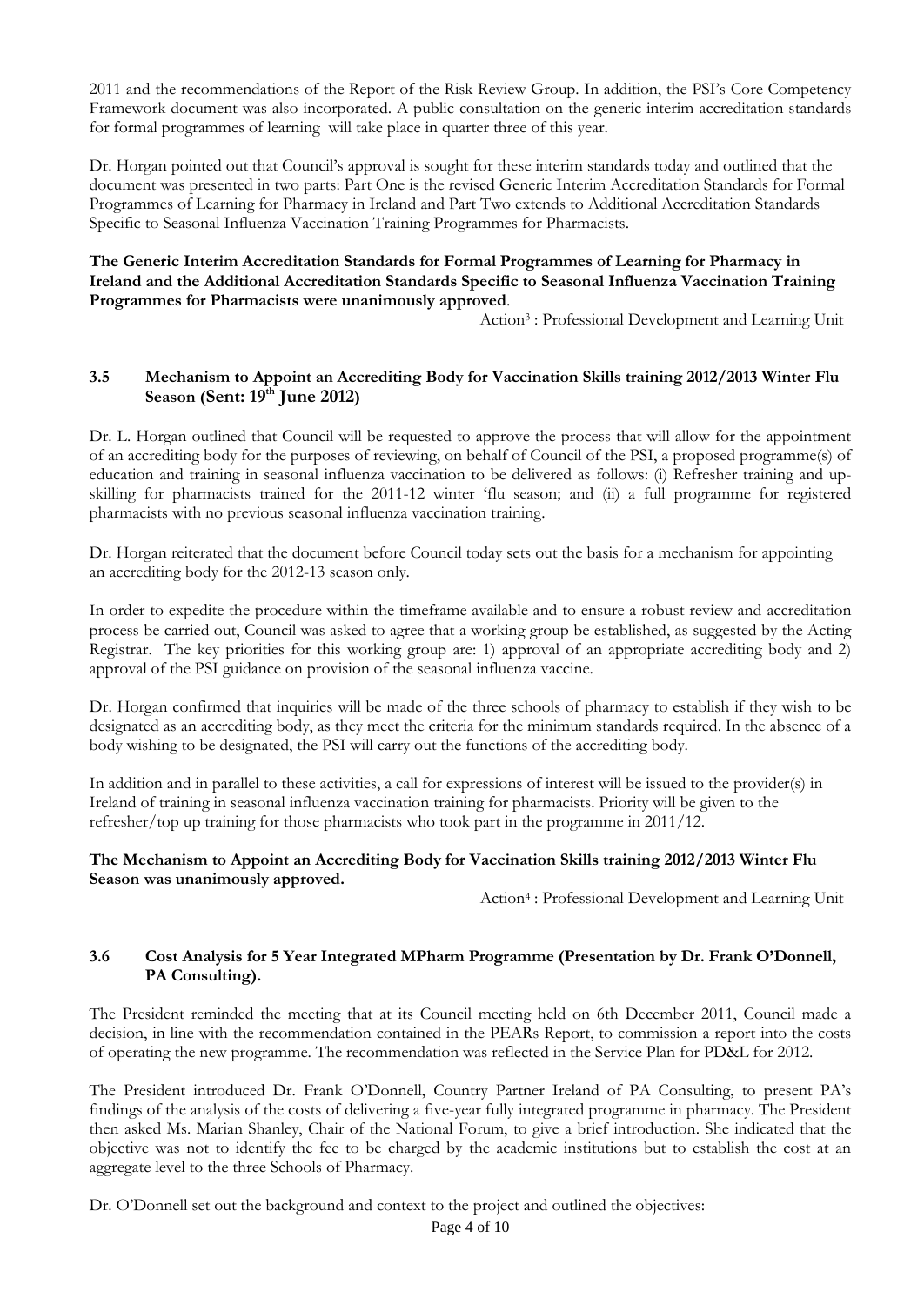- Analysis of the cost of delivering the existing programme for each of the three schools of pharmacy, including actual and predicted funding shortfalls
- Examination of the current pay and non-pay costs across the three schools and identification of any potential saving opportunities through cooperation / shared services
- Analysis of other comparable integrated degrees already in place nationally and internationally
- Assessment of the likely cost of providing the new integrated model over a 5 year period including establishment and on-going costs
- High level funding sources from the perspective of student funding and other government funding.

The conclusions of the presentation were:

- The current delivery models have significant variation in staffing, contact hours and overall costs and when compared internationally there would seem to be some opportunity for savings
- The likely costs for year 5 of the integrated 5 year MPharm degree suggest a fee level that would be broadly acceptable in comparable markets and in line with the career pathways available to registered pharmacists
- There is a clear basis for progressing the work of the National Forum, along with the three institutions, to develop the next level of design and to explore genuine options for cost sharing and efficiencies in the delivery of the programme

Ms. M. Shanley said that the key figure of between  $\epsilon$ 5,000-6,000 could be considered to be a sustainable figure and should allow the work of the National Forum to proceed. Ms. Shanley believed that a fair and equitable cost to students could be set by the academic institutions that should not negatively impact on the institutions. Ms. Shanley also indicated that there will be a gradual roll-out of the programme over a 5 year period, overlapping with the NPIP, and that this will allow for a period of adjustment. She informed the Council that she had been assured by the schools of pharmacy that curriculum development would not hold up the process.

Ms. R. Purcell asked that additional stress-testing be carried out on the figures to establish the impact of the additional cost on students. Bearing this proviso in mind, the President asked for Council's approval of the findings to enable the National Forum to continue their work.

### **Council unanimously approved the Cost Analysis for the 5 Year Integrated MPharm Programme**

Action5 : Professional Development and Learning Unit

# **3.7 TCQR applicants whose qualification can be considered a 'qualification appropriate for practice' and the approval of their impending application to register (Sent: 19th June 2012)**

Mr. J. Collins provided the Council with details of the three Third Country applicants who had passed the Professional Registration Examination (PRE) held on 2nd May 2012. The PRE is the final stage in the "Recognition of a Third Country Qualification as a Qualification appropriate for practice in Ireland" process as required under Rule 18 of the Pharmaceutical Society of Ireland (Registration) Rules 2008. He reported that five candidates had undertaken the examination.

It is proposed that each of these applicants be issued with the required Certificate confirming that they shall be regarded as having a qualification appropriate for practice in Ireland and will therefore be eligible to apply for registration as a pharmacist.

It is also proposed that, if any of the three applicants concerned submits an application for registration which is valid, complete and complies with the criteria for registration set down in Schedule 1 to the PSI (Registration) Rules 2008, and no issues are identified by the Registrar in its processing, that they be registered in the Register of Pharmacists.

**Council unanimously decided that the named individuals be considered as having a qualification appropriate for practice and that the appropriate cert may be issued to that effect. Council also decided that if any of the applicants were to make an application for registration as a pharmacist and that if no issues were identified, that they be registered in the Register of Pharmacist.** 

Action<sup>6</sup>: Registration and Qualification Recognition Unit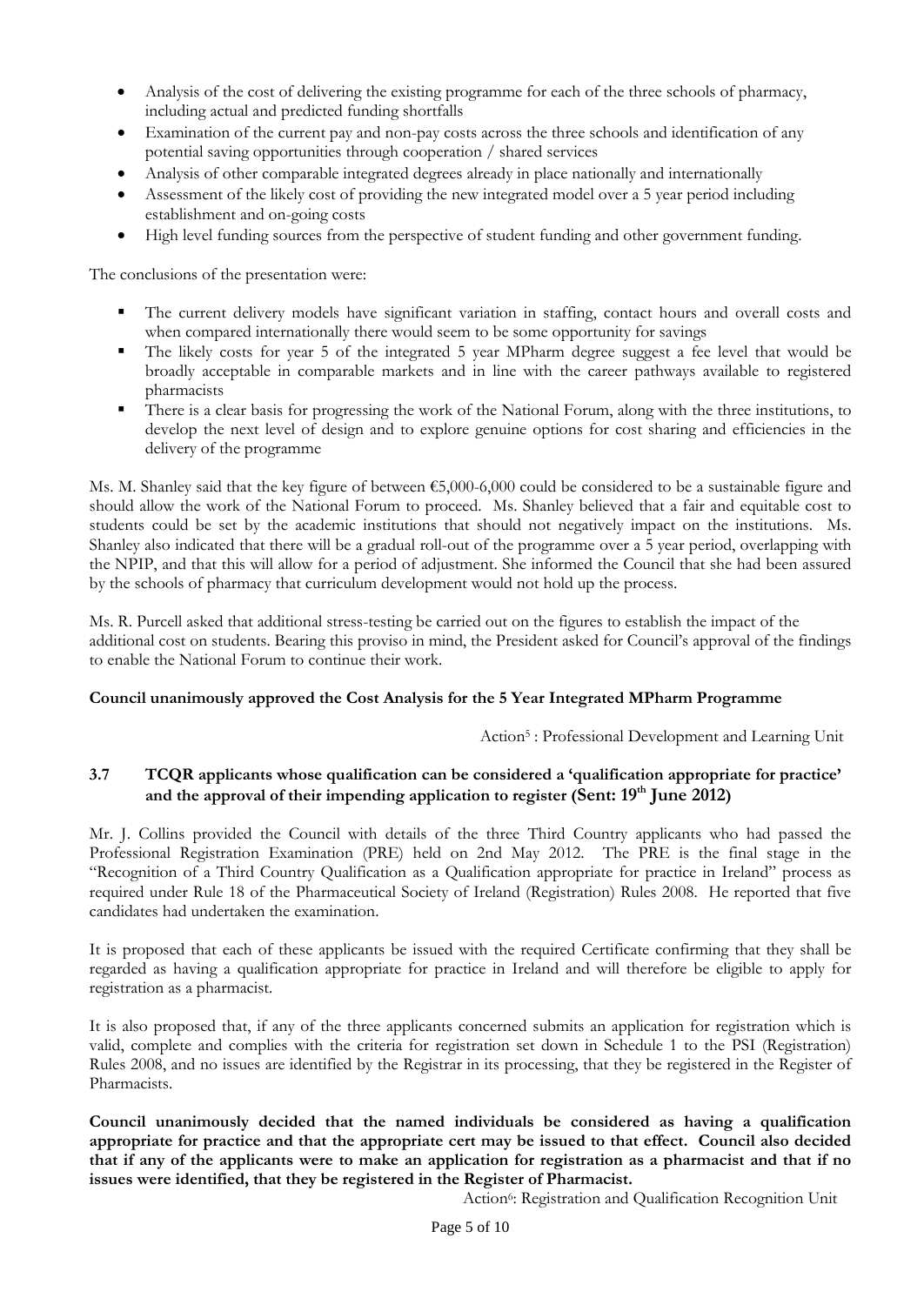# **3.8 Revised Syllabus for the Equivalence Exam (Sent: 19th June 2012)**

The Third Country Qualification Recognition (TCQR) Process is for people who have obtained a qualification as a pharmacist from a Non-EU/EEA country, regardless of their nationality. Access to the Register of Pharmacists by these persons is a two-step process; the first is that the pharmacist's qualification must be recognised as one which is "appropriate for practice" in accordance with Section 16 of the Act, the second is the registration of that person in accordance with Section 14 of the Act.

The TCQR process comprises four separate stages which the applicant must complete in order to have their qualification recognised as one which is "appropriate for practice". The equivalence examination forms part of Stage 2 of this process and comprises an examination and assessment which were designed to assess the standard of training, education, examination and qualification of applicants and to determine whether an applicant holds a qualification which is of a standard not lower than the standard of those necessary for practice in Ireland. The applicant must successfully complete Stage 2 of the process, the Equivalence Exam in order to be eligible to proceed to Stage 3 of the process, completion of an Adaptation period.

The original syllabus for the Third Country Qualification Route Equivalence Examination, which was approved by the Council of the PSI, has now been revised and was approved by the Professional Development and Learning Committee at its meeting on 28th May 2012.

The revised syllabus includes more detailed information about the structure of the Equivalence Exam and includes details on standard setting and quality assurance than the previous version. Some small amendments were made to the content of the syllabus itself to bring the language and terminology up to date and to include references to pharmacy legislation and the principles contained within the Code of Conduct for Pharmacists which were absent from the previous version.

The approval of the Council of the revised Syllabus for the Third Country Qualification Route Equivalence Examination is now sought. Once approved this syllabus will be valid from July 2012. The next sitting of the Equivalence Exam is on 28th August 2012. Ms. L. Crimin confirmed that students had been given two full months notice of the revised syllabus.

# **Revised Syllabus for the Equivalence Exam was unanimously approved by Council.**.

Action<sup>7</sup>: Registration and Qualification Recognition Unit

# **3.9 Methotrexate Guidelines (Sent: 19th June 2012)**

Ms. M. Doherty explained that some amendments had been made to the Methotrexate Guidelines since they were last presented to Council at their meeting on 24<sup>th</sup> May 2012. The amendments are intended to highlight the key points made in the document. In addition, Ms. K. O'Flaherty confirmed that advice had been given by literacy groups on how to ensure that labelling is as clear as possible.

The draft guidance has been developed in consultation with Medication Safety Forum, HSE Medication Safety and other stakeholders including Dr Aisling O'Leary in RCSI and patient group Arthritis Ireland, all of whose input was very valuable. This revised PSI guidance is part of wider initiative for all relevant agencies to progress safety initiatives around this medicine.

The document was also presented to the Medication Safety Forum meeting held on 29th May.

The President praised the clear and concise nature of the document and the fact that it provides the pharmacist the opportunity to exercise their professional judgement at all times.

### **The Draft Guidance for Pharmacists on Safe Supply of Oral Methotrexate was unanimously approved.**

Action<sup>8</sup>: Pharmacy Practice Development Unit

Prof. Ciaran O'Boyle left the meeting at this point.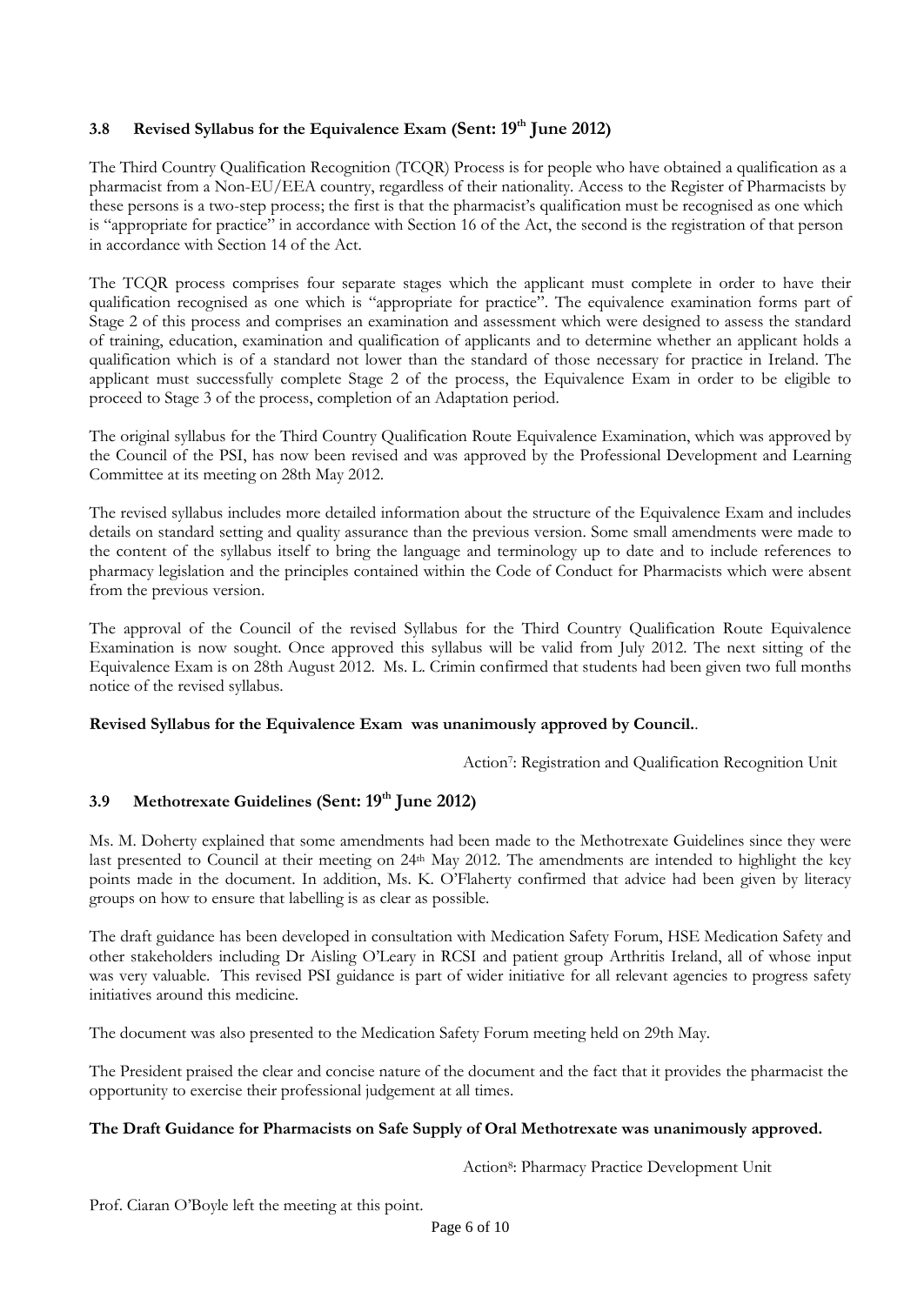# **3.10 Confidential: PSI Contract with Convention Centre Dublin (CCD) (Sent: 19th June 2012)**

The President indicated that due to the commercial sensitivity of this document, it would be taken as the first item on the Agenda of the Private meeting which would start immediately after the Public meeting.

# **3.11 FIP Centennial Declaration (Sent: 22nd June 2012)**

The President introduced the FIP Centennial Declaration entitled 'Improving Global Health by Closing Gaps in the Development, Distribution, and Responsible Use of Medicine' which had been circulated by email to Council members on 22nd June 2012. He explained that this declaration is to be signed by Member Organisations and presented to the Health Ministers' Summit to be held at the FIP 2012 Congress in Amsterdam in October 2012. The President requested Council's permission to sign on behalf of the PSI.

# **The signing of the FIP Centennial Declaration was unanimously agreed.**

### **3.12 Terms of Office of Audit Committee members (Sent: 19th June 2012)**

Ms. C. McGoldrick confirmed that the Terms of Office of Audit Committee members Ms Eugenie Canavan and Mr. Dermot Magan come to an end on 28th September 2012.

It was recommended that Ms. Canavan and Mr. Magan be re-appointed for a period of three years, ending 28th September 2015.

Ms. M. Ní Longaín recommended these appointments to Council.

### **Terms of Office of Audit Committee members Ms Eugenie Canavan and Mr. Dermot McGann were unanimously approved.**

Action9: Registrar's Office

### **3.13 Draft Communications Strategy (Sent: 19th June 2012)**

The President commended the document and said that it incorporated much of the feedback from the informal meeting of Council held on 5th December 2011. He requested that Council members email any comments on the document to Ms. K. O'Flaherty and that these would be taken into consideration in the final document.

### **3.14 Reports of the External Examiners for the PRE (Sent: 19th June 2012)**

The reports of the External Examiners were taken as read.

Action<sup>10</sup>: Professional Development and Learning Unit

### **3.15 Appointment of Examiners for PRE: 2012/2013 (Sent: 19th June 2012)**

Dr. L. Horgan requested Council to note that the PD&L Committee had, at its meeting held on 29 May last, approved the following appointments for the October 2012 and May 2013 sittings of the PRE:

#### **External Examiners**

- Prof. David Croke, FRCPath (proposed by the RCSI), Director of Quality Enhancement, RCSI
- Dr. Anne-Marie Healy, MPSI, Director of Teaching & Learning (Undergraduate), School of Pharmacy & Pharmaceutical Sciences, Trinity College Dublin
- Prof. Caitriona O'Driscoll, MPSI, Head of School of Pharmacy, UCC (Council Member)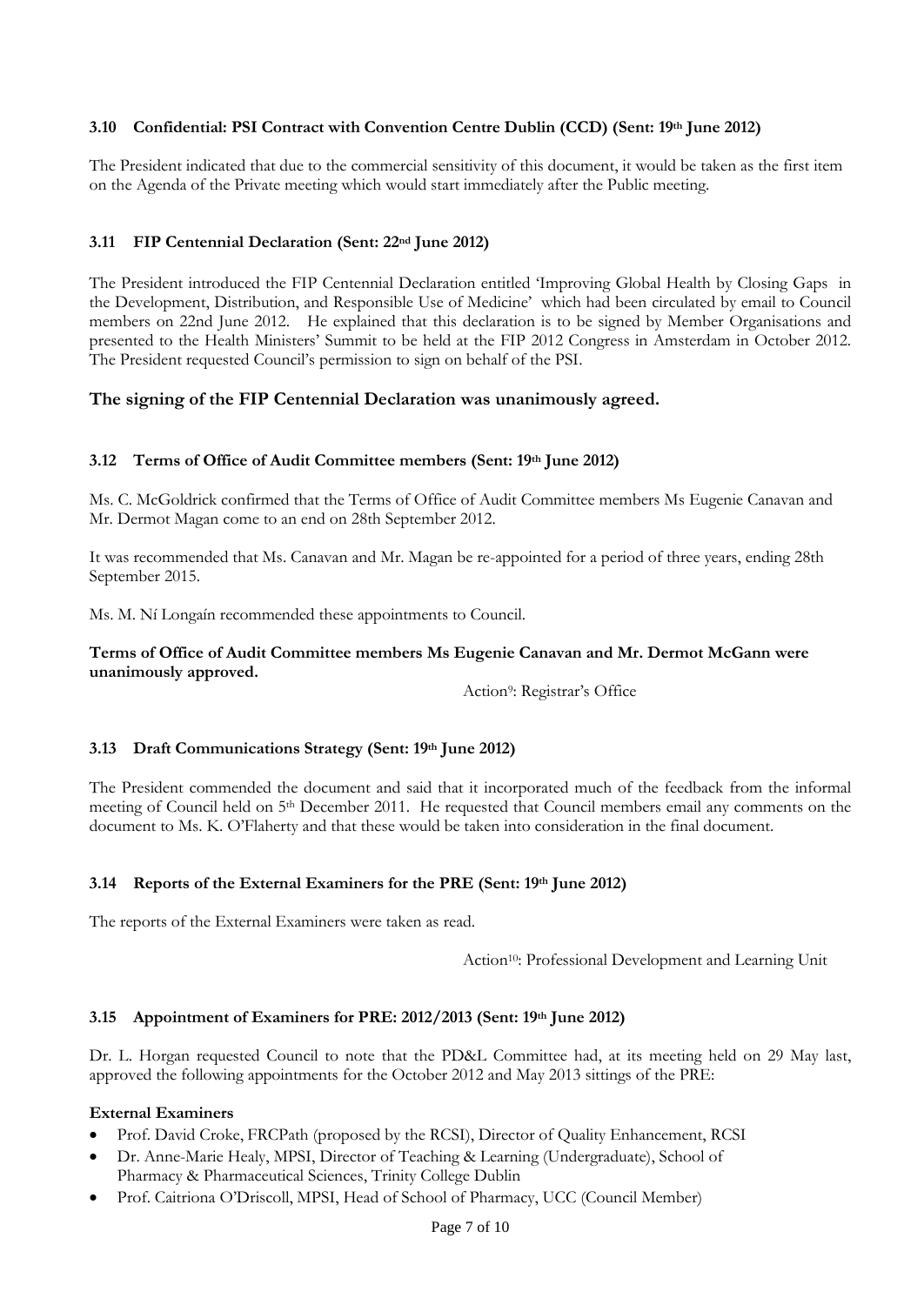• Prof. Peter Weedle, MPSI, community pharmacist and retail pharmacy business owner/adjunct Professor of Clinical Pharmacy Practice at the School of Pharmacy, UCC

# **Appeals Examiners**

• Ms. Leonie Clarke, MPSI (Council member)

# **Council noted the appointments of the External Examiners for PRE 2012/2013.**

Action<sup>11</sup>: Professional Development and Learning Unit

### **3.16 Letter from Secretary General, Department of Health to Chairpersons of Non-Commercial State Agencies (Sent: 19th June 2012)**

Ms. C. McGoldrick confirmed that a letter had been received from the Secretary General of the Department of Health dated 8th June 2012 requesting full disclosure of salaries and conditions pertaining to CEOs, Chairpersons, Non-Executive Directors and Executive Directors of agencies under the aegis of the Department of Health. The letter requested that details of travel, subsistence and other payments should also be disclosed.

Ms. C. McGoldrick confirmed that a reply had issued to the Secretary General of the Department of Health in response to his letter which indicated that the requested information is already included in the PSI's Annual Report.

Action<sup>12</sup>: Registrar's Office/Administration and Finance Unit

# **3.17 Report from the Audit Committee (Sent: 19th June 2012)**

Ms. M. Ní Longaín reported that the Audit Committee had reviewed the PSI's high level risks from the Risk Register and is satisfied that appropriate controls are in place and that the risk management policy and guidelines are being adhered to. The Committee was informed that an internal competition process had taken place for the position of Acting Registrar and that Council had approved the appointment of Ms. Ciara McGoldrick. The Committee was also informed that the PSI had written to the Department of Health to seek approval to recruit a permanent Registrar. The Committee suggested adding a strategic risk to the Risk Register in relation to the delay that may be incurred waiting for approval from the Department of Health to recruit a permanent Registrar.

The Audit Committee is currently carrying out the annual review of its Charter and is reviewing the Good Faith Reporting Policy to ensure that it takes into consideration the Protected Disclosure in the Public Interest Bill 2012, which is currently going through the Houses of the Oireachtas.

With regard to the PSI's property, the Audit Committee were updated on progress to date and informed that the second stage of the tender process was underway and that the completed design had been issued to the eight contractors who were randomly selected as part of the procurement process and that the closing date for receipt of tenders was 14th of June 2012. Ms. C. McGoldrick confirmed that tenders were received and are currently being evaluated. Ms McGoldrick also confirmed that meetings with tenants in PSI/Wilson House are also in train.

The Audit Committee were provided with a verbal update on the management accounts up to 31st of March 2012, in advance of circulation of the accounts to the Administration and Finance Committee for review at their meeting held on 12th June 2012. The Committee was informed that the PSI was ahead of target at this stage.

Mr. A. Horan requested that a copy of the Risk Register be placed on the Agenda for the next Council meeting which is to be held on 19th September 2012.

Action13: Registrar's Office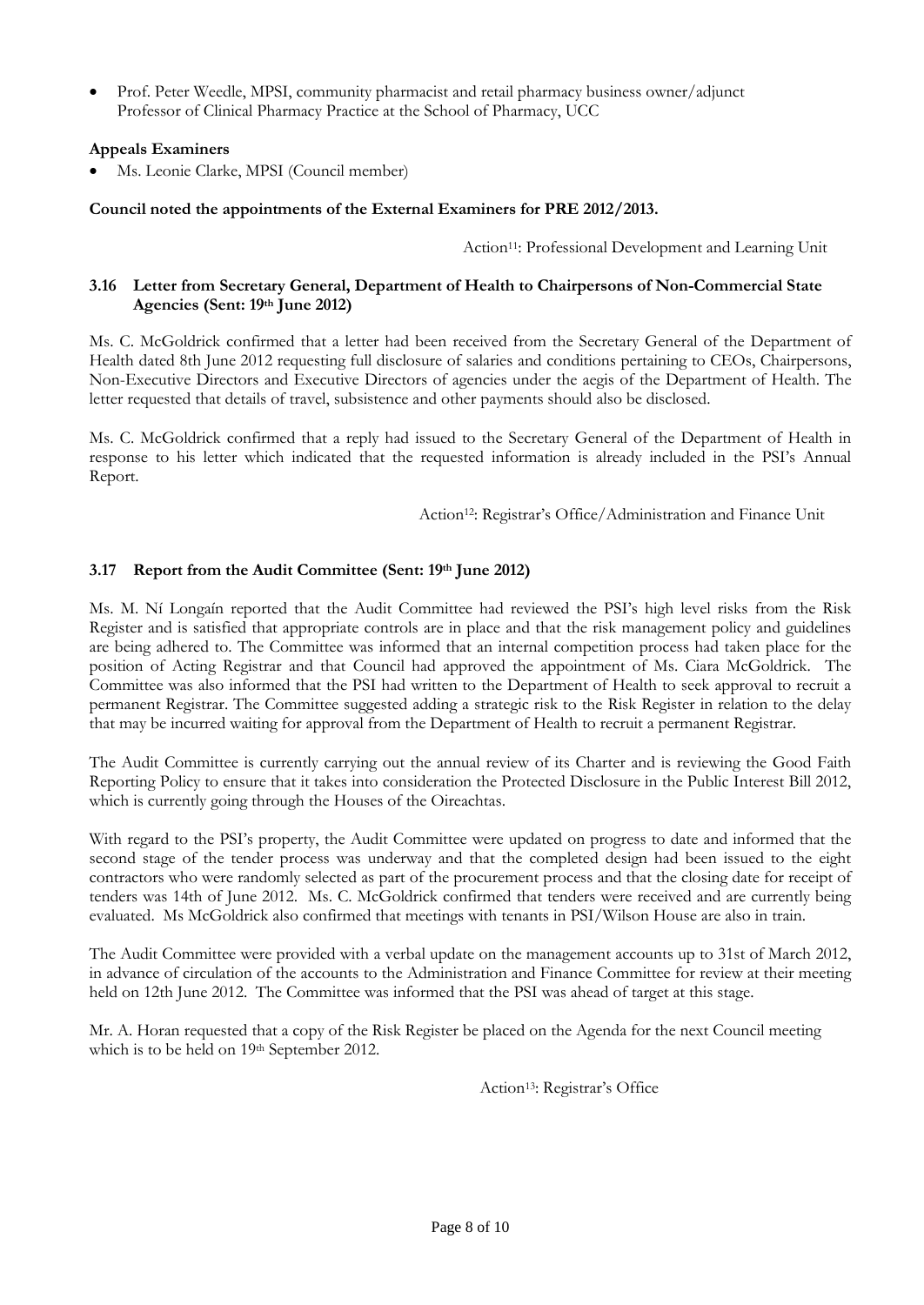# **3.18 'National Forum for Pharmacy Education & Accreditation: quarterly report of the Forum Chairperson' (Sent: 19th June 2012)**

Ms. M. Shanley presented her report on developments since her last report to Council on 24th March 2012.

Her report focussed on the following key areas: 1) Funding, 2) Curriculum Development, 3) Office of Experiential Learning; 4) Interim Programme and 5) Stakeholder Engagement.

Ms. Shanley confirmed that the Office of Experiential Learning will be run by a National Co-ordinator. A draft Job Description has been drawn up and work is progressing on this issue.

Ms. Shanley also indicated that the decision on how the Interim Programme will be managed is dependent on the outcome of the funding analysis.

Ms. Shanley also reported on meetings held with tutor pharmacists in Galway at the IPU annual conference, which had been very positive. There was broad support for a dedicated support system for tutors and recognition to be given, for example, in the area of CPD.

Ms. Shanley also confirmed that Ms. Ciara McGoldrick had met with the National Forum and assured them of the PSI's continuing support following the departure of Dr. Ambrose McLoughlin.

In answer to a question about the overall cost to students of undertaking pharmacy education, Ms. Shanley indicated that it was difficult to predict the level of fees which would be required in the future for higher education or professional programmes.

It remains Council's intention that 2013 would be retained as the desired start date for the first cohort undertaking the five year integrated programme.

Action14: Professional Development and Learning Unit

# **3.19 Irish Institute of Pharmacy: update on implementation (Sent: 19th June 2012)**

Dr. L. Horgan indicated that her report is made in line with the commitment to Council to provide a quarterly report on the progress of the Irish Institute of Pharmacy.

Dr. Horgan confirmed that a high level of activity is underway on the IIoP and she outlined the following information to Council:

- Following the submission to the HSE of the PSI/RCSI strategic intent for the IIoP in early March 2012, at the HSE's request, the HSE is giving serious consideration to the business case submitted by the PSI in December 2011 to the extent that the HSE is drafting a service-level agreement to discuss with the RCSI
- RCSI and the PSI are working intensively to develop processes and matters progressed include a 'commissioning and accreditation process' (first draft reviewed by PD&L Committee at its 29 May 2012 meeting), the IIoP's corporate governance framework, data sharing agreement. Documentation cannot proceed to approval due to the 'condition precedent' clause present in the PSI/RCSI contract which requires a minimum level of third party funding.
- Applications to register the domain names 'instituteofpharmacy.ie' and 'pharmacyinstitute.ie' have been submitted on behalf of the PSI by the RCSI to HEAnet in May 2012
- In a letter dated 13 June 2012, RCSI has given PSI a deadline of 28 September 2012 at which point it will review its position regarding its involvement in the IIoP.
- Letter has been issued to the CEO of the HSE by the PSI Acting Registrar (with copy to the Chairman of the HSE and to the HSE's National Director for Integrated Services) appending the 13.06.2012 letter from Cathal Kelly.